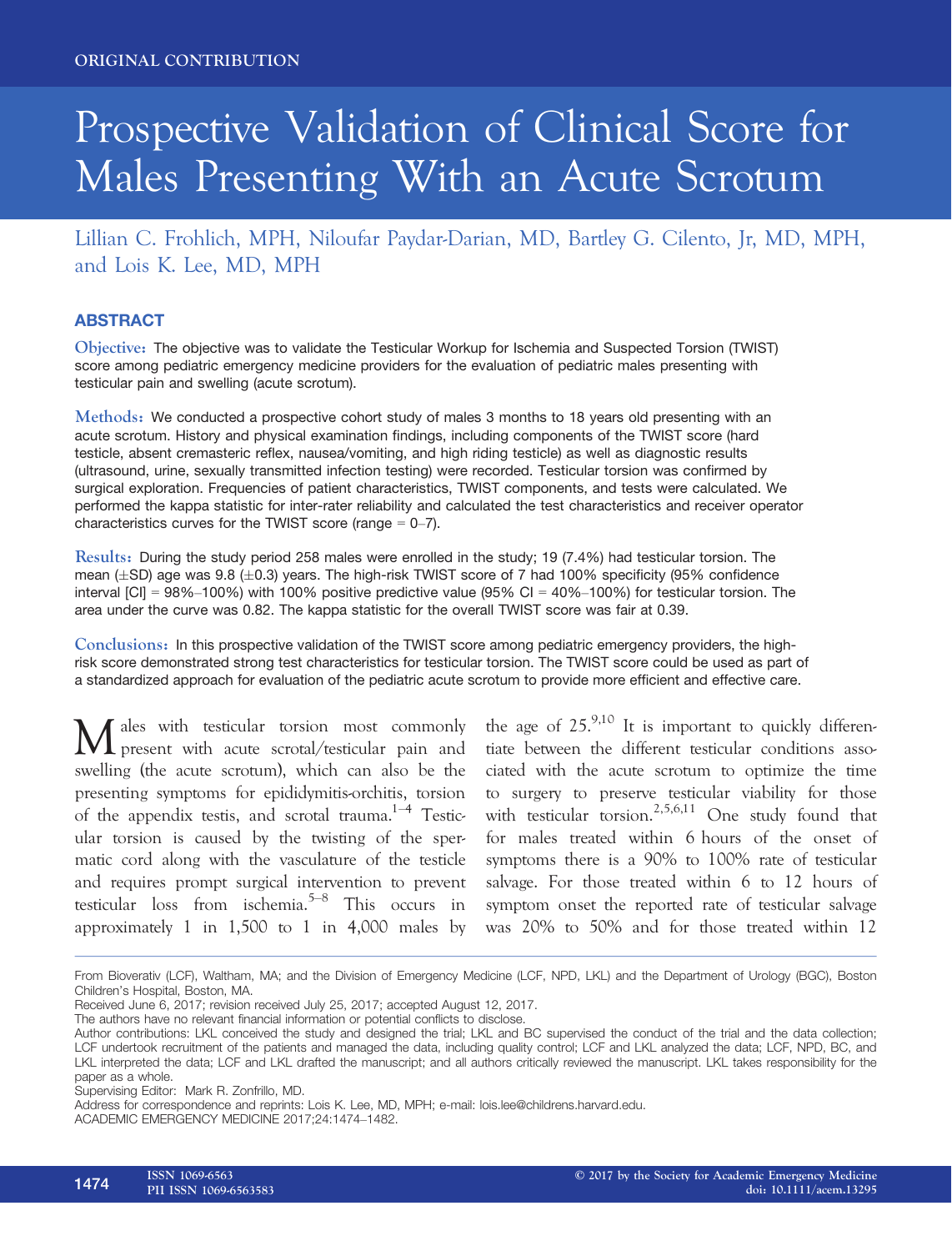to 24 hours, the rate of testicular salvage was 0% to  $10\%$ <sup>12</sup>

Certain presenting features including duration of pain less than 24 hours, age 11 to 21 years, nausea or vomiting, absent cremasteric reflex, abnormal testicular lie, testicular swelling, and/or hard testicle are more highly associated with testicular torsion; however, these features are not specific only for testicular torsion and may be associated with other common diagnoses associated with the acute scrotum. $13-17$  In some cases. abdominal pain may be the only presenting symptom of testicular torsion; therefore, males patient presenting with lower abdominal pain should also be evaluated for possible torsion.18 High-resolution scrotal Doppler ultrasonography (DUS) imaging is the criterion standard for the evaluation of testicular complaints, with an estimated sensitivity ranging between 85 and 100% and specificity ranging between 75 and 100% for testicular torsion.4,7,11,19,20 Nonetheless, the use of DUS may prolong the time in testicular ischemia and delay time to surgery for those with testicular torsion.<sup>5</sup> In addition to DUS, laboratory testing with urinalysis and urine culture and for sexually transmitted infections (STIs) is used in the evaluation of testicular complaints to evaluate for other causes of the acute scrotum, including epididymitis. $1,2,21$ 

#### Importance

Clinical decision tools may be useful in the evaluation of the patient with an acute scrotum to identify those at high risk for torsion to obviate the need for routine ultrasound imaging or laboratory testing.<sup>16,17</sup> In addition, these tools may also be useful to identify those at low risk for testicular torsion, who may not require emergent ultrasound imaging or subspecialty urology consultation. The Testicular Workup for Ischemia and Suspected Torsion (TWIST) score was previously developed to risk stratify for testicular torsion in males 3 months to 18 years old presenting with an acute scrotum. The TWIST score of 5 had the following test characteristics for torsion: sensitivity of 76% (95% confidence interval  $\text{[CI]} = 62\% - 87\%$ , specificity of 100%  $(95\% \text{ CI} = 98\% - 100\%)$ , and a positive predictive value (PPV) of 100% (95% CI =  $89\%$ -100%).<sup>17</sup> It has been previously validated by urologists $17$  and nonphysician emergency department (ED) providers, $^{22}$  but has not been evaluated exclusively in a population of pediatric emergency medicine providers. Most pediatric males with an acute scrotum will be initially evaluated by an emergency physician or pediatrician; therefore,

validation of the TWIST score for generalizability of use in the ED is important. As the majority of pediatric males presenting with an acute scrotum do not have torsion, the use of clinical decision tools to aid in decision making around more judicious use of DUS imaging as well as laboratory testing for those at high risk for testicular torsion who may not require routine testing may provide more efficient care, resulting in decreased ED length of stay and associated medical costs.

#### Goals of This Investigation

The objective of this study was to validate the TWIST scoring system to risk stratify for testicular torsion in a pediatric population of males presenting to the ED with an acute scrotum. A secondary objective of this study was to analyze laboratory evaluation with urinalysis, urine culture, and STI testing in this same population.

## **METHODS**

#### Study Design

We conducted a prospective observational study validating the TWIST scoring system in pediatric males presenting to the ED with acute scrotum. Institutional review board (IRB) approval was obtained. As this was an observational study that did not impact management of the patient, the IRB waived consent from the study participants.

#### Study Setting and Population

This study was performed in the ED of a tertiary care children's hospital. Eligible participants were males, ages 3 months to 18 years, presenting to the ED with a chief complaint of testicular pain and/or swelling. Patients were excluded if their pain was due to a trauma, symptoms were present for greater than 1 week, there was a previous diagnosis of testicular torsion or a known history of testicular disease and/or surgery or if a diagnosis of testicular torsion had already been confirmed or excluded (e.g., imaging obtained at a referring institution). Participants were enrolled from January 2013 through December 2015 between noon and midnight. Exceptions were during the months of April 2014 through June 2014 and September 2014 through October 2014, when there was no research coordinator support available to assist with subject recruitment and enrollment. Before the results of the patient's DUS were known, the ED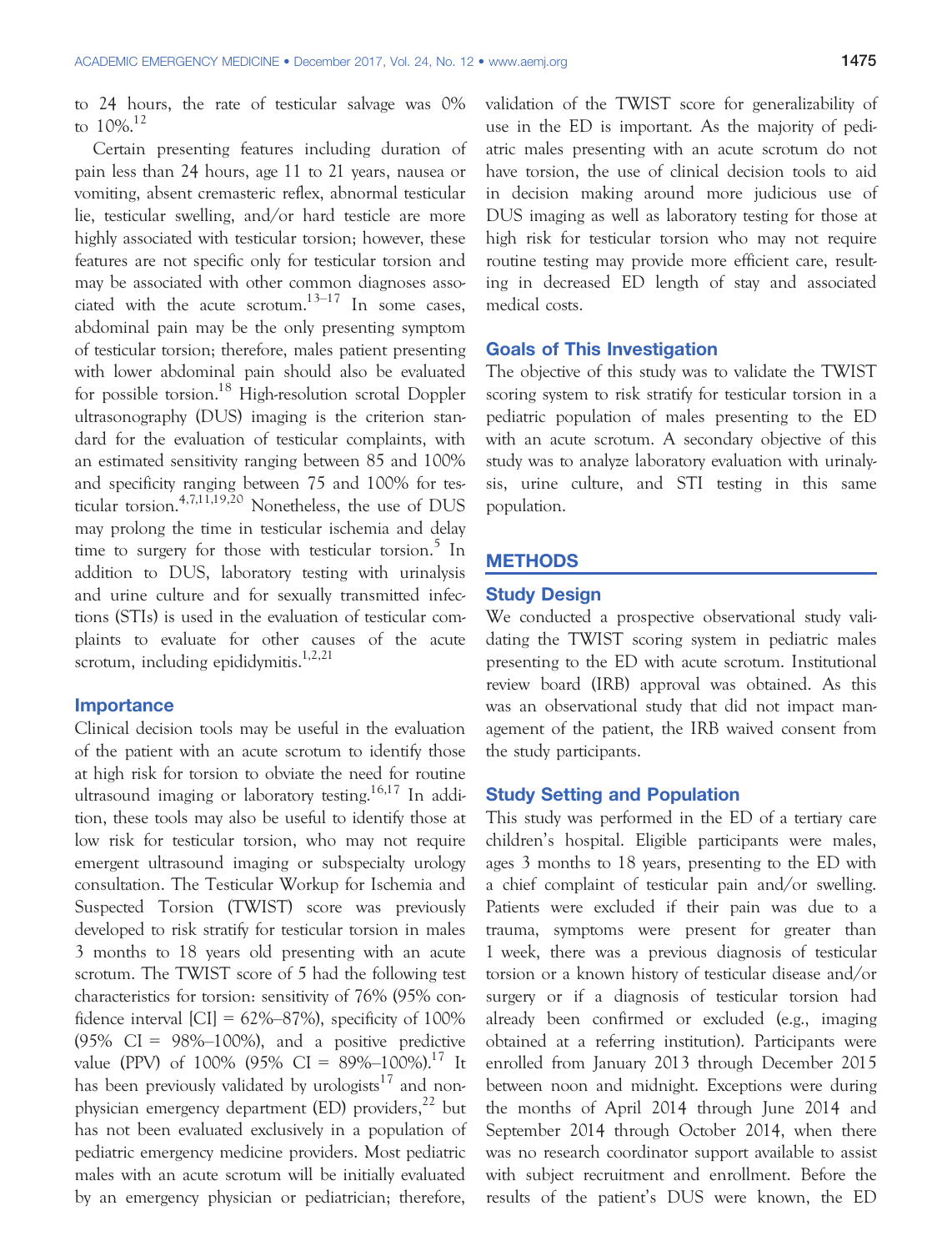research coordinator approached the ED treating physician, either attending physician or trainee (resident or pediatric emergency medicine fellow) of eligible participants to complete the TWIST score on a standardized electronic data collection form. ED physicians were also asked their most probable diagnosis based on history and physical examination findings. Electronic medical records of enrolled participants were reviewed to extract information on imaging results, urinalysis and urine culture results, STI testing results, and final diagnosis. Records for any follow-up visits in the ED or in the urology clinic were also reviewed to determine the final diagnosis. All the data were collected in a standardized form in REDCap (Research Electronic Data Capture), a secure, Webbased application designed to support data capture for research studies. This electronic data capture tool was hosted at Boston Children's Hospital for this study.

#### Measurements and Key Outcome Measures

Derivation and validation of the TWIST score has been previously published.<sup>17</sup> The TWIST score is based on the sum (ranging from 0 to 7) of the following historical and physical examination findings: testicular swelling (2 points), hard testicle (2 points), absent cremasteric reflex (1 point), nausea or vomiting (1 point), and high riding testicle (1 point). The risk stratifying scores for those at low risk for testicular torsion were 0 to 2 points, intermediate risk were 3 to 4 points, and high risk for testicular torsion were 5 to 7 points.<sup>17</sup>

The primary outcome was a diagnosis of testicular torsion, confirmed by surgical exploration as the final diagnosis. For the purposes of our analysis, participants who were ultimately diagnosed with intermittent testicular torsion were considered to have testicular torsion. Secondary outcomes were positive results of urinalysis, urine culture, and STI testing with the nucleic acid amplification test (NAAT).

#### Data Analysis

Frequencies were calculated for patient characteristics, results of diagnostic testing, and TWIST scores. To compare patient characteristics and the total TWIST score between males with and without testicular torsion, risk differences with 95% CIs were calculated. Univariate logistic regression was performed to compare individual components of the TWIST score in those patients with and without testicular torsion to calculate the odds ratios (OR) with 95% CIs. The kappa statistic was also calculated among a convenience sample of 54 males to evaluate the interrater reliability for each of the individual components of the TWIST score and the overall score.

To evaluate test performance of the TWIST score to predict testicular torsion, test characteristics at three cut points (scores 5, 6, and 7) were calculated to determine the sensitivity, specificity, PPV, negative predictive value (NPV), positive likelihood ratio (LR), and negative LR. A receiver operator characteristic (ROC) curve was used to calculate the area under the curve (AUC) for the 8 possible points for the TWIST score for both the final surgical diagnosis and US diagnosis of torsion. We also analyzed the test characteristics for the physician's clinical opinion and the final surgical diagnosis of torsion. We used STATA SE, version 13.0 (StataCorp) to conduct all statistical analyses.

#### RESULTS

#### Characteristics of Study Subjects

During the study period 258 males were enrolled in the study, and 19 were diagnosed with testicular torsion (7.4%; Figure 1). The mean  $\pm$  SD age of the enrolled  $(9.8 \pm 0.3 \text{ years})$  and missed eligible patients (10.2  $\pm$ 0.3 years) were similar (difference  $= -0.35$ , 95% CI  $=$ –1.2 to 0.55). Scrotal ultrasounds were obtained in all study subjects. Sixteen patients were diagnosed with testicular torsion by ultrasound. Three patients had ultrasounds that were abnormal, but did not demonstrate definitive torsion with lack of vascular flow. The ultrasounds for these patients demonstrated either increased flow or an enlarged ipsilateral epididymis or had intermittent testicular flow. These patients ultimately had surgical management (orchidopexy) that confirmed the diagnosis of testicular torsion; therefore, there were a total of 19 males with a final diagnosis of testicular torsion. Race and ethnicity did not differ between those with testicular torsion and those with other testicular diagnoses, although those with torsion were slightly older (Table 1). There were 22 operations performed in this study cohort. Only three patients, all of whom had DUS findings consistent with torsion, underwent an orchiectomy for an unviable testicle; all three of these patients presented after a history of testicular pain for 18 to 72 hours. One of these patients was developmentally delayed and nonverbal.

#### Main Results: TWIST Score

Males with testicular torsion had higher mean TWIST scores than those with other testicular diagnoses (risk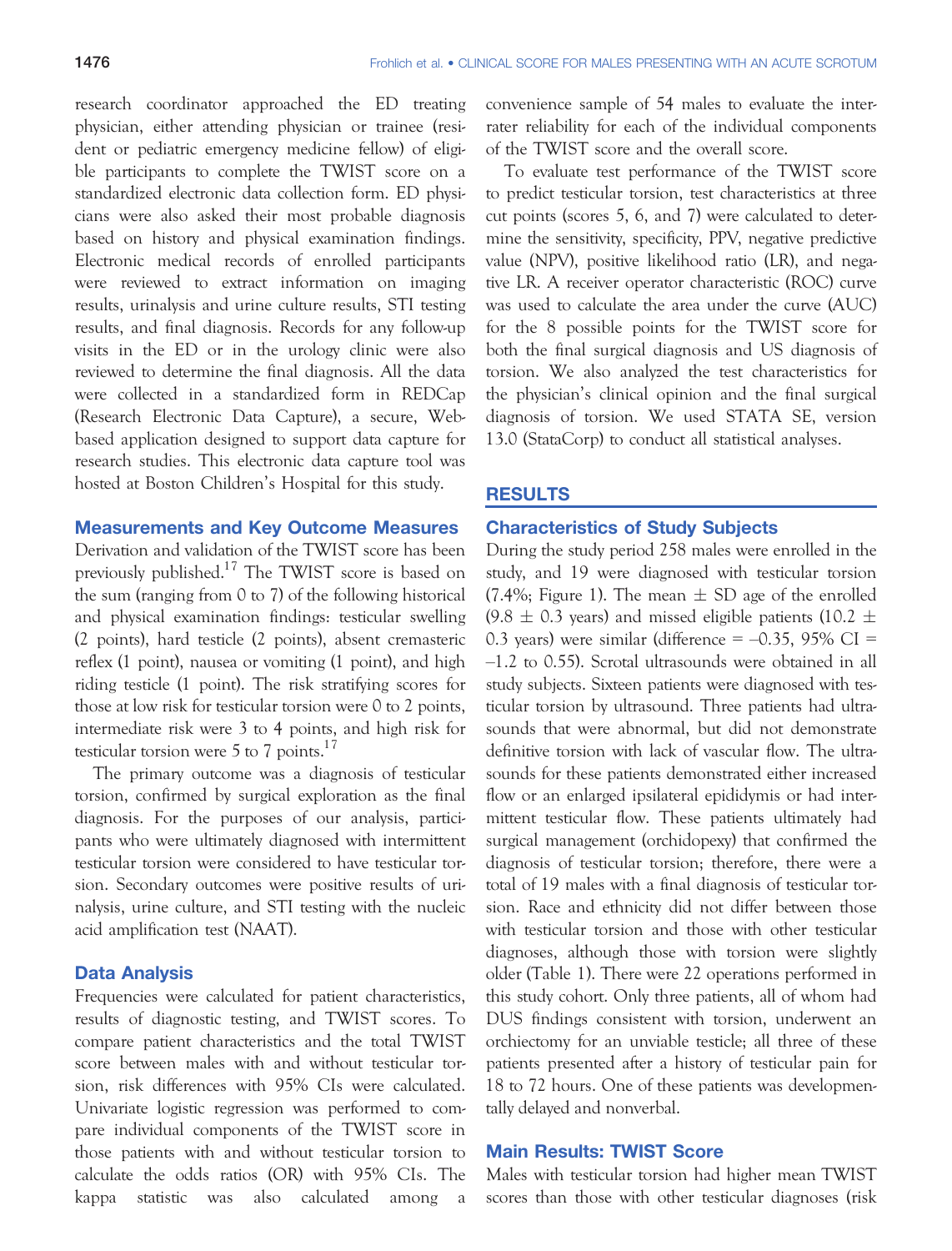

Figure 1. Derivation of study population.

difference =  $2.60, 95\%$  CI =  $1.84-3.26$ ; Table 2). There were higher odds for the presence of all the individual TWIST score components with a diagnosis of testicular torsion. The components of history of nausea, presence of scrotal swelling, and presence of high-riding testicle demonstrated substantial agreement between providers; however, the other two components (hard testicle, absence of cremasteric reflex) demonstrated less inter-rater reliability (Table 2). For the overall TWIST score, there was only fair agreement ( $\kappa = 0.39, 95\%$ )  $CI = 0.22{\text -}0.46$ ) between providers.<sup>23</sup>

Two males with TWIST scores of 0 and 1 with testicular torsion had abnormal scrotal ultrasounds that demonstrated increased size and/or blood flow to the ipsilateral epididymis, but did not definitively demonstrate testicular torsion with lack of blood flow (Table 3). Also the male with a TWIST score of 0 and testicular torsion did have a physical examination finding of ipsilateral scrotal swelling on review of the ED medical record, which would have given the child a TWIST score of 2, had this been documented as such. The ROC curve for the final surgical diagnosis of testicular torsion had an AUC of 0.82 (95% CI = 0.71, 0.94) and for the US diagnosis the AUC was 0.89 (95% CI = 0.81–0.97; Figure 2). The TWIST score of seven had a sensitivity of  $21\%$  (95% CI = 6%–45%), a specificity of 100% (95% CI = 98%– 100%), and a PPV of 100% (95% CI = 40%–100%; Table 4). This was superior to a clinical opinion of testicular torsion, which had a sensitivity of 34% (95%  $CI = 19\% - 52\%$ , specificity of 97% (95% CI = 94%–99%), and PPV of 63% (95% CI = 38%–84%).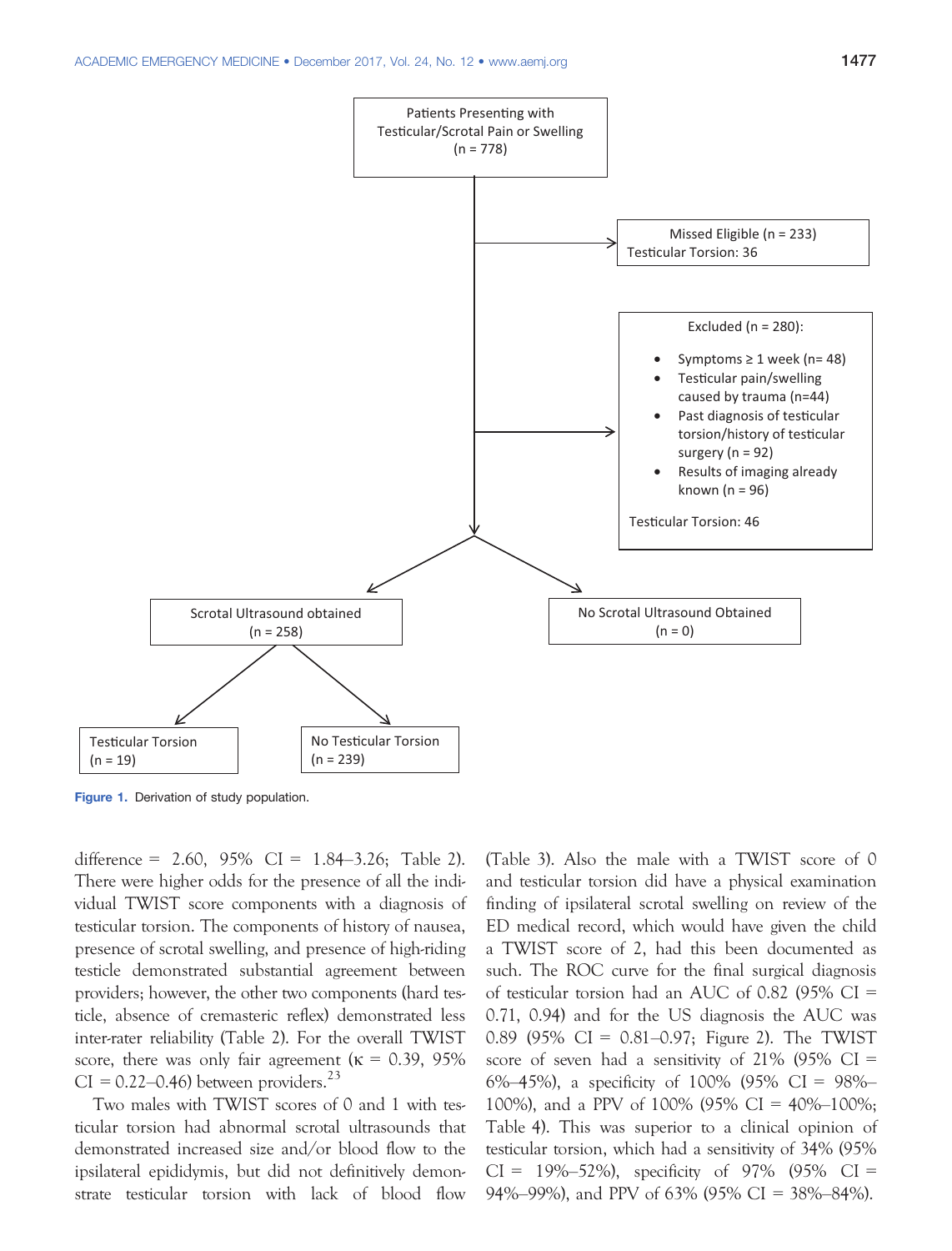#### Table 1

Characteristics of Study Subjects

| Characteristic                         | Surgical Diagnosis of<br>Testicular Torsion ( $n = 19$ ) | No Torsion<br>$(n = 239)$ | Difference*<br>(95% CI)         |
|----------------------------------------|----------------------------------------------------------|---------------------------|---------------------------------|
| Age (y) <sup>+</sup>                   | 12.53 $(\pm 4.26)$                                       | 9.64 $(\pm 5.04)$         | 2.89 (0.54 to 5.23)             |
| Race                                   |                                                          |                           |                                 |
| White                                  | 10(52.6)                                                 | 152 (63.6)                | $-0.11$ ( $-0.34$ to 0.12)      |
| <b>Black</b>                           | 4(21.0)                                                  | 17(7.1)                   | $0.14$ (-0.05 to 0.32)          |
| Asian                                  | 1(5.3)                                                   | 12(5.0)                   | $0.002$ (-0.10 to 0.11)         |
| Other/unknown                          | 4(21.0)                                                  | 58 (24.3)                 | $-0.32$ ( $-0.22$ to 0.16)      |
| Ethnicity                              |                                                          |                           |                                 |
| Hispanic                               | 1(5.3)                                                   | 23(9.6)                   | $-0.04$ ( $-0.15$ to 0.06)      |
| Non-Hispanic                           | 15 (78.9)                                                | 165 (69.0)                | $0.10$ (-0.09 to 0.29)          |
| Unknown                                | 3(15.8)                                                  | 51(21.3)                  | $-0.05$ ( $-0.23$ to 0.12)      |
| Duration of scrotal pain/swelling (h)  |                                                          |                           |                                 |
| Unknown§                               | 4(21.0)                                                  | 115(48.1)                 |                                 |
| < 6                                    | 7(3.8)                                                   | 32(13.4)                  | $0.08$ (-0.08 to 0.25)          |
| $7 - 12$                               | 3(15.8)                                                  | 29(12.1)                  | $0.02$ (-0.08 to 0.13)          |
| $13 - 24$                              | 3(15.8)                                                  | 18(7.5)                   | $-0.04$ ( $-0.07$ to $-0.16$ )  |
| $25 - 36$                              | 0(0)                                                     | 10(4.2)                   | $0.01$ (-0.09 to 0.11)          |
| $37 - 48$                              | 1(5.3)                                                   | 10(4.2)                   | $0.04$ (-0.13 to 0.21)          |
| $49 - 72$                              | 1(5.3)                                                   | 7(2.9)                    | $0.23$ (0.01 to 0.45)           |
| > 72                                   | 0(0)                                                     | 17(7.1)                   | $-0.07$ (-0.10 to $-0.04$ )     |
| Clinical opinion of treating physician |                                                          |                           |                                 |
| <b>Testicular torsion</b>              | 12 (63.2)                                                | 23(9.6)                   | 0.53 (0.31 to 0.75)             |
| Epididymitis/orchitis                  | 5(26.3)                                                  | 114(47.7)                 | $-0.28$ (-0.47 to $-0.08$ )     |
| Torsion of appendix testis/epididymis  | 0(0)                                                     | 32 (13.4)                 | $-0.09$ ( $-0.20$ to 0.02)      |
| Hernia                                 | 0(0)                                                     | 12(5.0)                   | $-0.05$ ( $-0.08$ to $-0.02$ )  |
| Other                                  | 2 (10.5) int. tors.                                      | 58 (24.0)                 | $-0.15$ ( $-0.30$ to $-0.005$ ) |

Data are reported as mean  $(\pm SD)$  or n (%).

\*Risk difference with 95% CIs, except for age.

†For age (continuous variable) mean difference was calculated.

§Duration of pain not recorded for entire length of study.

# Table 2 TWIST Score Components Kappa Statistic

| <b>TWIST Score Components</b> | <b>Testicular Torsion</b> | No Torsion  | OR (95% CI)           | $(95% \text{ Cl})$     |
|-------------------------------|---------------------------|-------------|-----------------------|------------------------|
| History of nausea             | 11 (57.9)                 | 28(11.7)    | 10.36 (3.84 to 27.95) | $0.75$ (0.53 to 0.98)  |
| Scrotal swelling              | 15 (78.9)                 | 111(46.4)   | 4.32 (1.39 to 13.41)  | $0.74$ (0.56 to 0.92)  |
| High-riding testicle          | 11 (57.9)                 | 55(23.0)    | 4.60 (1.76 to 12.00)  | $0.63$ (0.40 to 0.86)  |
| Absent cremasteric reflex     | 12(63.2)                  | 62 (25.9)   | 4.89 (1.84 to 12.99)  | 0.52 (0.27 to 0.77)    |
| Hard testicular mass          | 8(42.1)                   | 15(6.3)     | 10.86 (3.80 to 31.04) | $0.25$ (-0.20 to 0.69) |
| <b>Total TWIST score</b>      | $4.21(0-7)$               | $1.66(0-6)$ | 2.60 (1.84 to 3.26)*  | $0.39$ (0.22 to 0.46)  |

Data are reported as  $n$  (%) or mean (range).

TWIST = Testicular Workup for Ischemia and Suspected Torsion.

\*Mean difference for total TWIST score.

#### Diagnostic Evaluation

The findings on scrotal ultrasound for males presenting with an acute scrotum were: hydrocele (29%), epididymitis/orchitis (28%), normal testicle (23%), torsion of the appendix testis or epididymis (14%), and testicular torsion (6%; Table 5). Urinalyses were performed on 224 of 258 (87%) of males presenting with an acute scrotum. Of those with urinalyses, one child had only a urine dipstick sent with no microscopic urinalysis or culture. He was a 10-year-old male with trisomy 21 and one previous UTI who was treated presumptively with oral antibiotics for a UTI.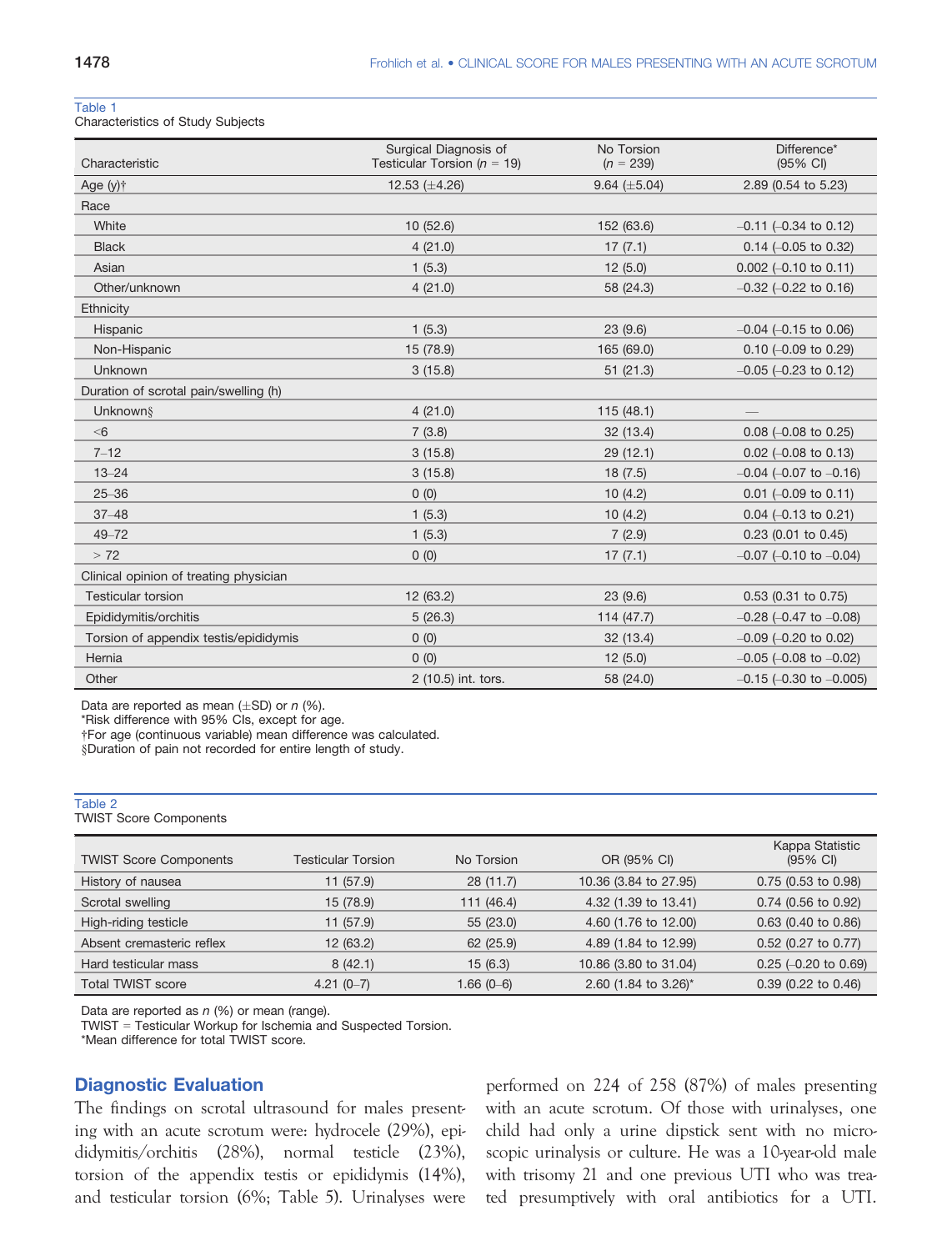Table 3

| TWIST Score by Diagnosis of Testicular Torsion |  |
|------------------------------------------------|--|
|------------------------------------------------|--|

|                       | <b>Final Surgical Diagnosis</b><br>of Testicular Torsion |                     | Ultrasound Diagnosis of<br><b>Testicular Torsion</b> |                            |  |
|-----------------------|----------------------------------------------------------|---------------------|------------------------------------------------------|----------------------------|--|
| <b>TWIST</b><br>Score | Testicular<br>Torsion (19)                               | No Torsion<br>(239) | Testicular<br>Torsion (16)                           | <b>No</b><br>Torsion (242) |  |
| 0                     | $1* (5.26)$                                              | 72 (30.13)          | 0(0)                                                 | 73 (30)                    |  |
|                       | $1* (5.26)$                                              | 37 (15.48)          | 0(0)                                                 | 38 (16)                    |  |
| 2                     | 3(15.79)                                                 | 67 (28.03)          | 3(19)                                                | 67 (28)                    |  |
| 3                     | 2(10.53)                                                 | 36 (15.06)          | 2(12)                                                | 36 (15)                    |  |
| 4                     | 3(15.79)                                                 | 20 (8.37)           | 2(12)                                                | 21(8.7)                    |  |
| 5                     | 3 (15.79)                                                | 4(1.67)             | 3(19)                                                | 4(1.6)                     |  |
| 6                     | 2(10.53)                                                 | 3(1.26)             | 2(12)                                                | 3(1.2)                     |  |
| 7                     | 4(21.05)                                                 | 0(0)                | 4(25)                                                | 0(0)                       |  |

Data are reported as  $n$  (%).

TWIST = Testicular Workup for Ischemia and Suspected Torsion. \*Ultrasonography with testicular flow with increased prominence of epididymis and blood flow to epididymis.

**ROC Curve for TWIST Score and US Diagnosis of Testicular Torsion** 



**ROC Curve for TWIST Score and Final Surgical Diagnosis of Testicular Torsion**



Figure 2. ROC curves for TWIST score. ROC = receiver operator characteristic; TWIST = Testicular Workup for Ischemia and Suspected Torsion.

Only two boys with urinalyses had greater than 10 white blood cells/high-powered field (WBCs/hpf), but neither grew bacteria in urine culture. One of these males was a 10-year-old who presented with testicular pain and fever. His UA was positive for 116 WBCs and nitrites. His urine culture was sent after antibiotics were given, and he was admitted to the hospital for IV antibiotics for treatment of bacterial epididymitis/orchitis. A sexually active teenage patient had a urinalysis with large leukocyte esterase on dipstick and 7 WBCs/hpf. He was treated presumptively for STI with oral and intramuscular antibiotics; however, final NAAT STI testing was negative. Urine cultures were sent on 123 of 258 (48%) males. Only one urine culture was positive for  $50,000 > CFUs/mL$ Corynebactrium, but the UA for this patient was negative for leukocyte esterase/WBCs, blood/RBCs, or nitrites. This uncircumcised patient was treated with oral antibiotics for presumed infectious epididymitis. STI testing with NAAT for gonorrhea and chlamydia were uncommonly sent, 21 of 258 (8.1%). Only one patient had a positive result, which was for chlamydia only (negative for gonorrhea), and this patient's urinalysis was also negative.

#### **DISCUSSION**

We conducted a prospective validation study among physicians in a tertiary care pediatric ED of the TWIST score for males 3 months to 18 years old presenting with an acute scrotum. Overall, the TWIST score performed well for the final surgical diagnosis of testicular torsion with an AUC of 0.82 and with an AUC of 0.88 for the ultrasound diagnosis. When considering the final surgical diagnosis of testicular torsion, the TWIST score of 7 had 100% specificity and 100% PPV for torsion, which is superior to clinical opinion. Urinalyses were frequently performed, while urine cultures and STI testing were much less commonly done, with rare positive results.

Two decision tools created to risk stratify patients presenting with an acute scrotum for testicular torsion have been recently published.<sup>16,17</sup> This current study of pediatric ED physicians is a prospective validation of the TWIST score, which risk stratifies patients presenting with an acute scrotum for testicular torsion.<sup>17</sup> On the retrospective and prospective validation cohorts of the original study, using data collected by urologists, the low  $(0-1)$  point) and high risk  $(6-7)$ points) cutoffs were found to have NPV and PPV of 100%. The authors of the TWIST score concluded using the low- and high-risk score categories could potentially decrease DUS use in up to  $80\%$  of cases.<sup>17</sup> In this current study cohort using data collected by attending and trainee physicians in a pediatric ED, the TWIST score did not perform as well, with an AUC for ultrasound diagnosis of testicular torsion of 0.82, compared to the original study where the AUC was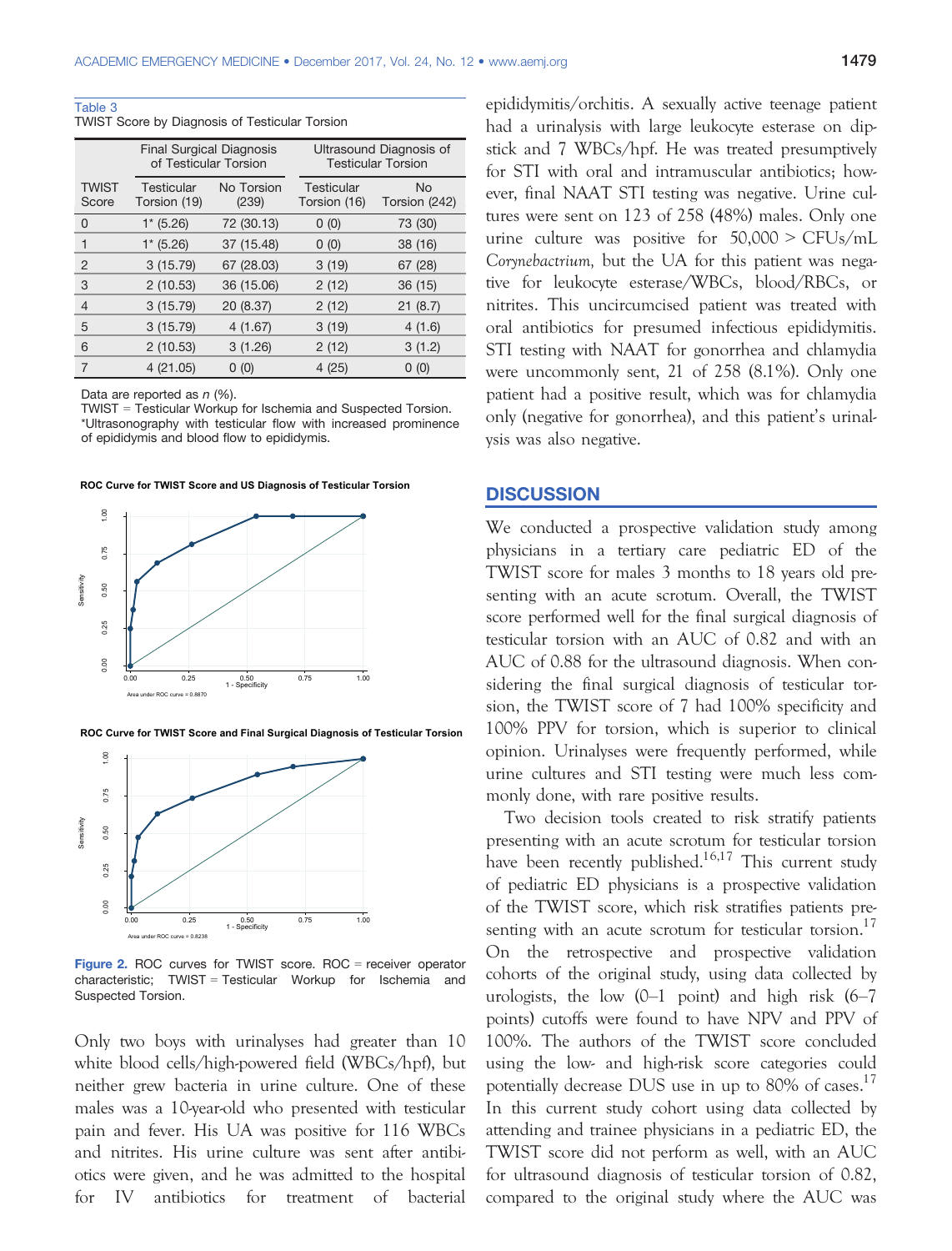| <b>TWIST Cut Point</b> | Sensitivity<br>$(95% \text{ Cl})$ | Specificity<br>$(95% \text{ Cl})$ | <b>PPV (95% CI)</b> | <b>NPV (95% CI)</b> | Positive LR | Negative LR |
|------------------------|-----------------------------------|-----------------------------------|---------------------|---------------------|-------------|-------------|
| 5                      | 47 (24 to 71)                     | 97 (94 to 99)                     | 56 (30 to 80)       | 96 (92 to 98)       | 16.17       | 0.54        |
| 6                      | 32 (13 to 56)                     | 99 (96 to 99)                     | 67 (30 to 92)       | 95 (91 to 97)       | 25.06       | 0.69        |
|                        | $21(6 \text{ to } 45)$            | 100 (98 to 100)                   | 100 (40 to 100)     | 94 (90 to 97)       | 0.00        | 0.79        |

#### Table 4

Test Performance of TWIST Score to Predict Testicular Torsion\* ( $n = 258$ )

 $LR =$  likelihood ratio; NPV = negative predictive value; PPV = positive predictive value.

\*Based on final surgical diagnosis.

#### Table 5

Diagnostic Evaluation

| Diagnostic Evaluation                     | <b>Testicular</b><br>Torsion | No Testicular<br>Torsion |
|-------------------------------------------|------------------------------|--------------------------|
| Urinalysis                                | 6/19(31.6)                   | 205/239 (85.8)           |
| Leukocyte esterase positive               | 0/6(0)                       | 6/205(2.9)               |
| >10 WBCs/hpf                              | 0/6(0)                       | 2/205(1.0)               |
| <b>Blood positive</b>                     | $0/6$ (0)                    | 13/205 (6.4)             |
| >10 RBCs/hpf                              | $0/6$ (0)                    | 0/205(0)                 |
| Nitrite positive                          | 0/6(0)                       | $3/205$ $(1.5)^*$        |
| Urine culture $> 50,000$ CFUs/mL          | $0/6$ (0)                    | 1/117(0.8)               |
| Urine GC/Chlamydia NAAT                   | 0/19(0)                      | 21/239 (8.8)             |
| Gonorrhea positive                        | $0/0$ $(0)$                  | 0/21(0)                  |
| Chlamydia positive                        | $0/0$ $(0)$                  | 1/21(4.8)                |
| Scrotal ultrasound results                | 19/19 (100)                  | 239/239 (100)            |
| Normal testicle                           | 0/19(0)                      | 59/239 (24.7)            |
| <b>Testicular torsion</b>                 | 16/19 (84.2)                 | 0/239(0)                 |
| Epididymitis/orchitis                     | 0/19(0)                      | $3/239$ $(30.5)$         |
| Torsion of appendix testis/<br>epididymis | 0/19(0)                      | 36/239 (15.1)            |
| Hernia                                    | 0/19(0)                      | 4/239(1.7)               |
| Hydrocele                                 | 8/19 (42.1)                  | 75/239 (31.4)            |
| Varicocele                                | 1/19(5.3)                    | 25/239 (10.5)            |
| Other <sup>+</sup>                        | 2/19(10.5)                   | 51/239 (21.3)            |
| Urology consult                           | 19 (100)                     | 187/239 (78.24)          |

Data are reported as  $n/N$  (%).

hpf = high-powered field;  $N_AAT$  = nucleic acid amplification test; RBCs = red blood cells; WBCs = white blood cells.

\*Two samples were negative on repeat urinalysis. Urine cultures for all three patients were negative for bacterial growth.

†Increased prominence of epididymis with increased blood flow.

0.98 for the prospective cohort and 0.996 for the retrospective cohort.<sup>17</sup> It is possible this is due to the different specialties represented in the two studies. This may also be due to the fact that no specific training was conducted in use of the TWIST score for the ED physicians, which is the way it would be commonly implemented in the ED setting. Broadening the DUS findings diagnostic for testicular torsion would have also better captured all the males with the final surgical diagnosis of torsion. The prospective validation set of the original TWIST study included no patients with torsion  $(0/51)$  in the low-risk category (score 0–2) and 100% of patients with torsion (22/22) in the high-risk category (score  $5-7$ ).<sup>17</sup>

Another prospective validation study of the TWIST score using emergency medical technicians specifically trained to use the TWIST score had a similarly high AUC of 0.95 (95% CI = 0.91–0.98).<sup>22</sup> They defined slightly different risk categories as low (0 points), intermediate  $(1-5 \text{ points})$ , and high  $(6-7)$  points. There were also no patients with torsion 0 of 44 in the lowrisk category, and again, 100% of patients in the highrisk category had torsion (15/15). In the current study a low risk score of 0 or 1 predicted no torsion by ultrasound, and a high-risk score of 7 predicted testicular torsion in four of four males. For males with a score of 7, consultation with a urologist before obtaining an ultrasound could be considered to potentially expedite surgical management of testicular torsion. The two patients with the low-risk score of 0 and 1 who did have testicular torsion determined during surgical exploration did have abnormal DUS findings of the epididymis with increased flow to the epididymis, $11$  which led to their ultimate surgical management and diagnosis of torsion. Based on this limited sample size, we would still recommend obtaining a DUS even in this low risk group for the potential of missing an intermittent torsion or torsion without the typical DUS findings of lack of testicular blood flow.

Another prospective study derived a low-risk clinical decision rule for testicular torsion using recursive portioning. This rule consists of three variables: horizontal or inguinal testicular lie, nausea or vomiting, and age 11 to 21 years. The test characteristics of this rule for testicular torsion in a prospective validation set included a sensitivity 100% (95% CI =  $98\% - 100\%$ ) and a NPV of 100% (95% CI =  $98\%$ -100%). The authors concluded that patients with normal testicular lie, lack of nausea or vomiting, and age 0 to 10 years old were associated with no risk of testicular torsion. The authors recommended that patients who do not meet all three criteria undergo emergent evaluation for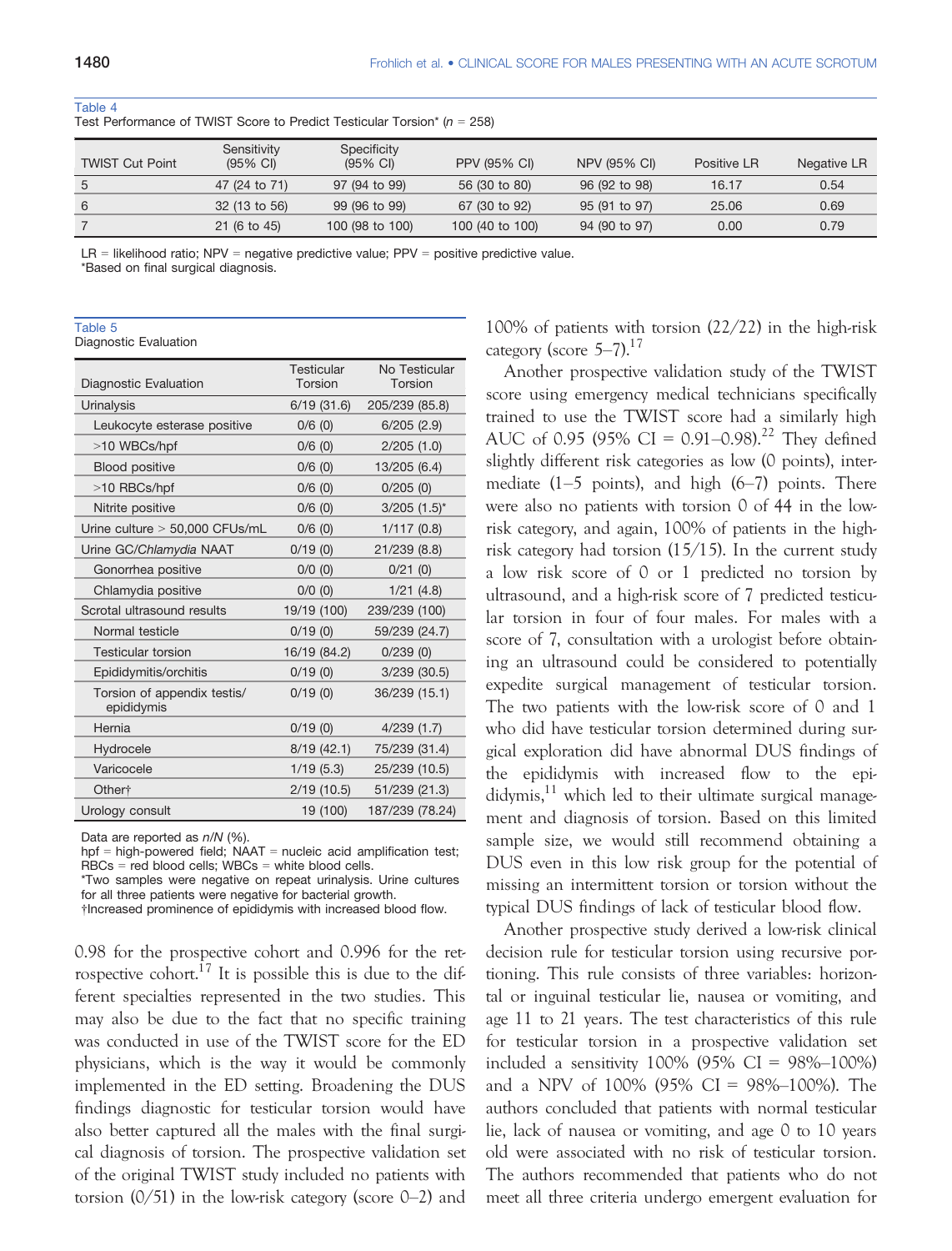possible torsion. This decision rule may be easier for clinicians to use as fewer factors are included; however, it has not been externally validated.<sup>16</sup>

Urinalysis in the setting of an acute scrotum is for the identification of pyuria as a potential marker for infectious epididymitis, $\lambda$ <sup>2</sup> which may occur secondary to retrograde flow of infected urine from the urethra through the ejaculatory ducts and vas deferens into the epididymis.<sup>2,4</sup> Previous studies have demonstrated that most pediatric males with epididymitis do not have pyuria on urinalysis or a positive urine culture<sup>24,25</sup> and, therefore, do not require routine antibiotic treatment.<sup>24–26</sup> As there are no clear predictors for males with a bacterial etiology of epididymitis the general recommendation is for a urine culture to be performed on males with epididymitis, $2^{1,24,25}$  while the utility of a screening urinalysis for pyuria is less clear. In our study cohort urinalysis was performed in 86% of males without testicular torsion and 0% in males with torsion. Urine cultures were sent for 52% of males, and only one urine culture was considered positive for bacterial epididymitis with > 50,000 CFUs/ mL Corynebacterium. This patient's urinalysis was negative for all components. Some authors recommend that males with epididymitis be managed conservatively with NSAIDs and scrotal elevation without empiric antibiotics and also recommend urine cultures be sent and antibiotic therapy determined from these results.<sup>2</sup> Based on our results, it may be reasonable to consider this approach in males with no past urologic history, who are at low risk for infection.

In sexually active adult males, STIs are a common cause of epididymitis/orchitis; $13,24$  however, STI testing was uncommonly performed in this study cohort, who were evaluated in a pediatric ED. Only 21 (3.1%) of males had STI testing performed, and only one STI test was positive. Testing for Chlamydia trachomatis and Neisseria gonorrhea by culture or NAAT with appropriate antibiotic treatment is the recommendation for sexually active males presenting with an acute scrotum.<sup>1,24</sup> A more standardized approach for STI testing in adolescent males with an acute scrotum may be useful to improve diagnosis and treatment this population.

#### LIMITATIONS

Our study must be considered in the context of several limitations. This was a convenience sample of patients, and only 52% of eligible patients were enrolled. Lack of continuous research coordinator coverage during the

study period primarily due to staffing challenges as well as hours of coverage was the cause of these missed eligible patients, who also had a higher percentage of testicular torsion. Lower numbers than expected of testicular torsion, based on previous studies of males with torsion, were included in this study, although the reasons for this are unclear. As a result of the lower sample size for the primary outcome of testicular torsion, there was less precision in the point estimates for the test characteristics of the various cut points for the TWIST score. Specific training around use of the TWIST scoring system was not performed for the physicians, which may have biased the test characteristics of the TWIST score for risk stratification, especially in the low-risk group. Also, although we reviewed the records of all the study patients for any ED or urology visits within 30 days of the index ED visit for cases of testicular torsion not identified on the first visit, it is possible that the patient had follow-up at another institution that would not be captured in our data set. This prospective validation study used data collected by attending and trainee physicians in a pediatric ED at a tertiary care pediatric hospital, which may limit the generalizability of the results to providers who are less specialized in caring for children and adolescents.

#### **CONCLUSIONS**

In conclusion, the Testicular Workup for Ischemia and Suspected Torsion score of 7 accurately identified males presenting with testicular torsion. Although the low-risk TWIST score of 0 to 1 was associated with no males with testicular torsion on the initial ED Doppler ultrasonography, two patients were subsequently diagnosed with torsion with other abnormal ED Doppler ultrasonography findings; therefore, use of Doppler ultrasonography would still be recommended for males with this low score. Based on these results, the Testicular Workup for Ischemia and Suspected Torsion score may be used as part of the decision making in the evaluation the acute scrotum, particularly for those with a score of 7 where emergent urology or surgical consultation would be recommended. Urinalysis was not useful in assisting with the decision making regarding antibiotic use for possible bacterial epididymitis. Future studies may consider evaluating the utility of performing urine culture and comparing to urinalysis results to determine best recommendations for testing for males with epididymitis/orchitis. Sexually transmitted infection testing was infrequently performed, but should be considered